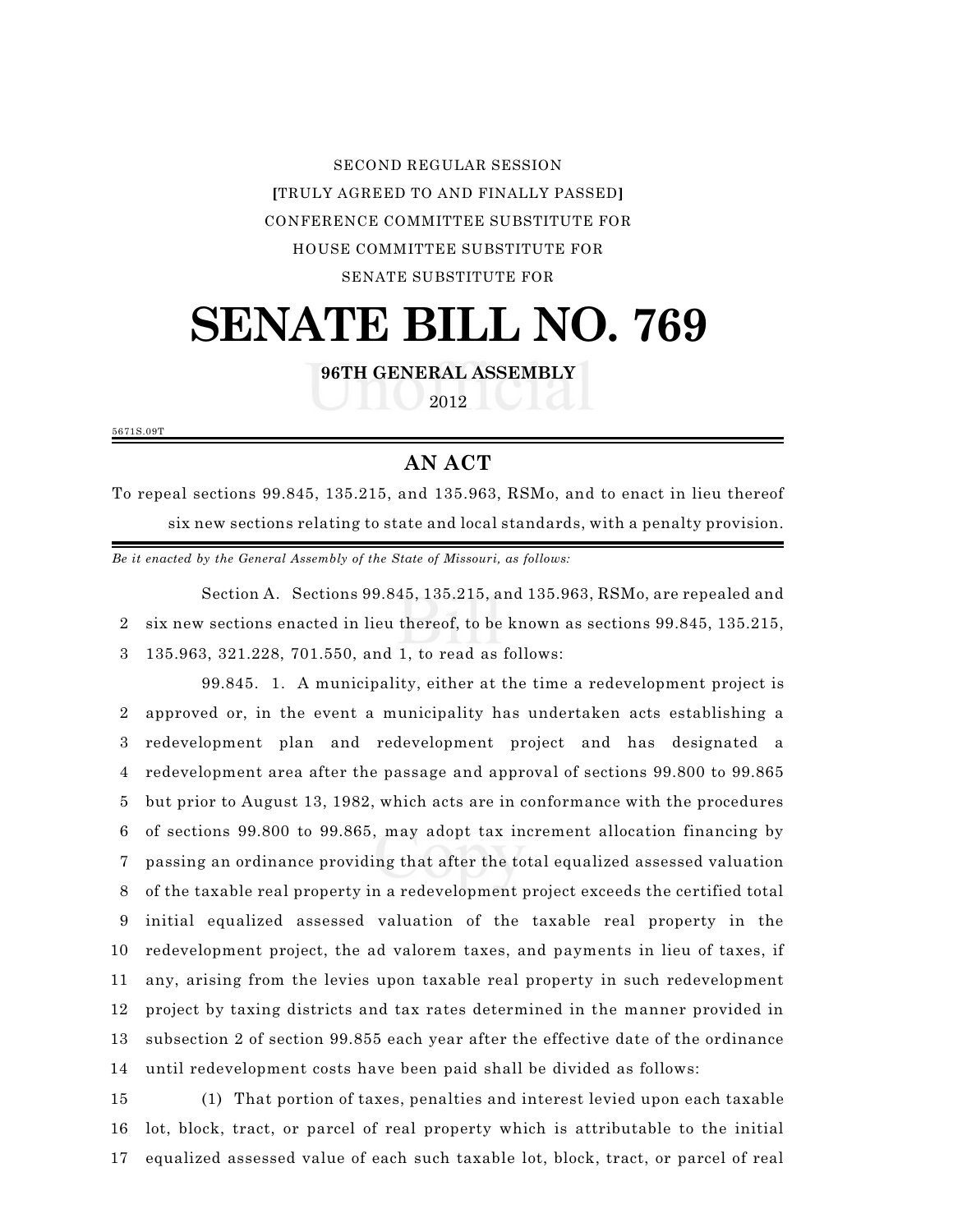property in the area selected for the redevelopment project shall be allocated to and, when collected, shall be paid by the county collector to the respective affected taxing districts in the manner required by law in the absence of the

 (2) (a) Payments in lieu of taxes attributable to the increase in the current equalized assessed valuation of each taxable lot, block, tract, or parcel of real property in the area selected for the redevelopment project and any applicable penalty and interest over and above the initial equalized assessed value of each such unit of property in the area selected for the redevelopment project shall be allocated to and, when collected, shall be paid to the municipal treasurer who shall deposit such payment in lieu of taxes into a special fund called the "Special Allocation Fund" of the municipality for the purpose of paying redevelopment costs and obligations incurred in the payment thereof. Payments in lieu of taxes which are due and owing shall constitute a lien against the real estate of the redevelopment project from which they are derived and shall be collected in the same manner as the real property tax, including the assessment of penalties and interest where applicable. The municipality may, in the ordinance, pledge the funds in the special allocation fund for the payment of such costs and obligations and provide for the collection of payments in lieu of taxes, the lien of which may be foreclosed in the same manner as a special assessment lien as provided in section 88.861. No part of the current equalized assessed valuation of each lot, block, tract, or parcel of property in the area selected for the redevelopment project attributable to any increase above the total initial equalized assessed value of such properties shall be used in calculating the general state school aid formula provided for in section 163.031 until such time as all redevelopment costs have been paid as provided for in this section and

section 99.850;

 (b) Notwithstanding any provisions of this section to the contrary, for purposes of determining the limitation on indebtedness of local government pursuant to article VI, section 26(b) of the Missouri Constitution, the current equalized assessed value of the property in an area selected for redevelopment attributable to the increase above the total initial equalized assessed valuation shall be included in the value of taxable tangible property as shown on the last completed assessment for state or county purposes;

 (c) The county assessor shall include the current assessed value of all property within the taxing district in the aggregate valuation of assessed property

adoption of tax increment allocation financing;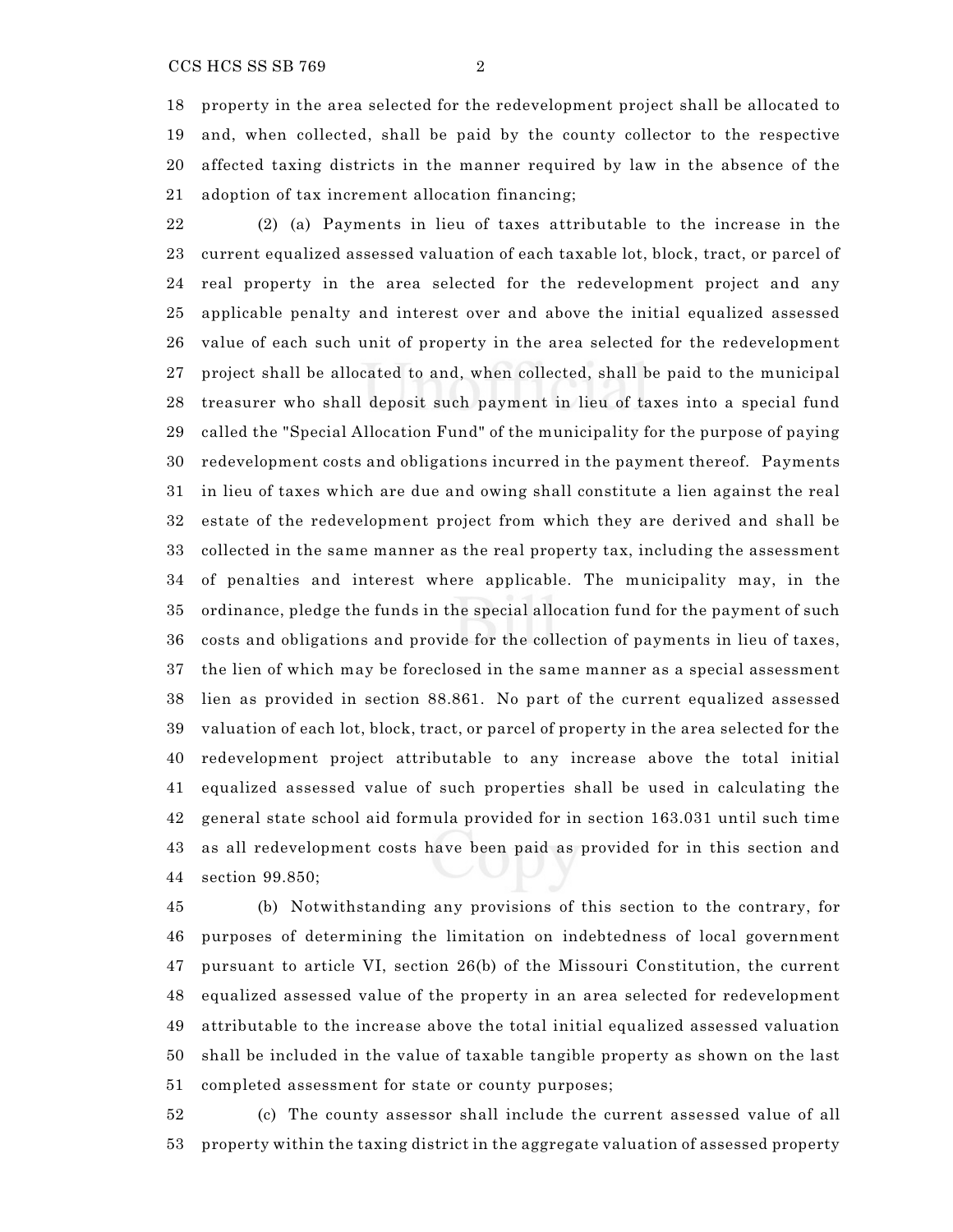entered upon the assessor's book and verified pursuant to section 137.245, and such value shall be utilized for the purpose of the debt limitation on local government pursuant to article VI, section 26(b) of the Missouri Constitution;

 (3) For purposes of this section, "levies upon taxable real property in such redevelopment project by taxing districts" shall not include the blind pension fund tax levied under the authority of article III, section 38(b) of the Missouri Constitution, or the merchants' and manufacturers' inventory replacement tax levied under the authority of subsection 2 of section 6 of article X of the Missouri Constitution, except in redevelopment project areas in which tax increment financing has been adopted by ordinance pursuant to a plan approved by vote of the governing body of the municipality taken after August 13, 1982, and before January 1, 1998.

 2. In addition to the payments in lieu of taxes described in subdivision (2) of subsection 1 of this section, for redevelopment plans and projects adopted or redevelopment projects approved by ordinance after July 12, 1990, and prior to August 31, 1991, fifty percent of the total additional revenue from taxes, penalties and interest imposed by the municipality, or other taxing districts, which are generated by economic activities within the area of the redevelopment project over the amount of such taxes generated by economic activities within the area of the redevelopment project in the calendar year prior to the adoption of the redevelopment project by ordinance, while tax increment financing remains in effect, but excluding taxes imposed on sales or charges for sleeping rooms paid by transient guests of hotels and motels, taxes levied pursuant to section 70.500, licenses, fees or special assessments other than payments in lieu of taxes and any penalty and interest thereon, or, effective January 1, 1998, taxes levied pursuant to section 94.660, for the purpose of public transportation, shall be allocated to, and paid by the local political subdivision collecting officer to the treasurer or other designated financial officer of the municipality, who shall deposit such funds in a separate segregated account within the special allocation fund. Any provision of an agreement, contract or covenant entered into prior to July 12, 1990, between a municipality and any other political subdivision which provides for an appropriation of other municipal revenues to the special allocation fund shall be and remain enforceable.

 3. In addition to the payments in lieu of taxes described in subdivision (2) of subsection 1 of this section, for redevelopment plans and projects adopted or redevelopment projects approved by ordinance after August 31, 1991, fifty percent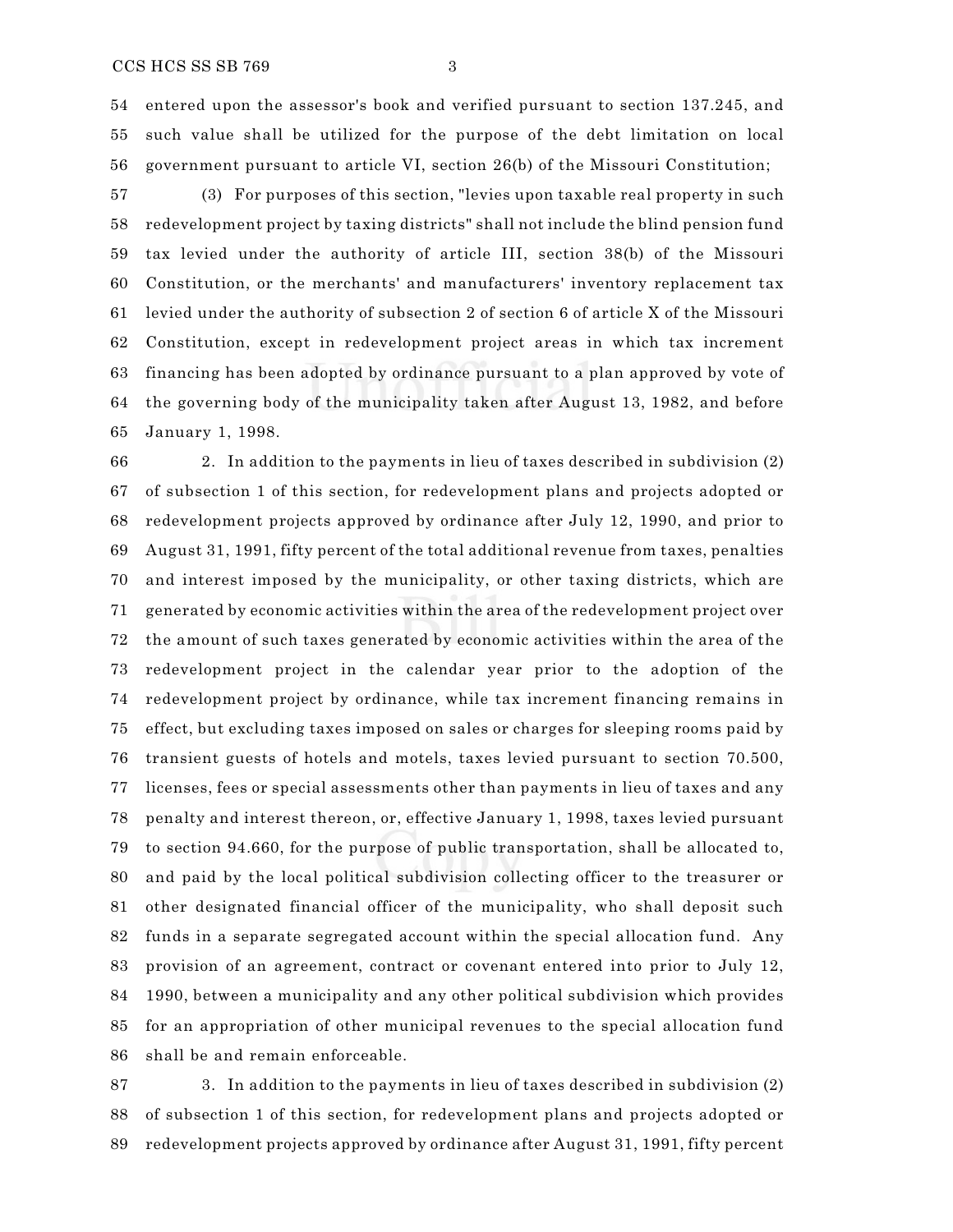## $CCS HCS SS SB 769$  4

 of the total additional revenue from taxes, penalties and interest which are imposed by the municipality or other taxing districts, and which are generated by economic activities within the area of the redevelopment project over the amount of such taxes generated by economic activities within the area of the redevelopment project in the calendar year prior to the adoption of the redevelopment project by ordinance, while tax increment financing remains in effect, but excluding personal property taxes, taxes imposed on sales or charges for sleeping rooms paid by transient guests of hotels and motels, taxes levied pursuant to section 70.500, taxes levied for the purpose of public transportation pursuant to section 94.660, licenses, fees or special assessments other than payments in lieu of taxes and penalties and interest thereon, or any sales tax imposed by a county with a charter form of government and with more than six hundred thousand but fewer than seven hundred thousand inhabitants, for the purpose of sports stadium improvement **or levied by such county under section 238.410 for the purpose of the county transit authority operating transportation facilities**, shall be allocated to, and paid by the local political subdivision collecting officer to the treasurer or other designated financial officer of the municipality, who shall deposit such funds in a separate segregated account within the special allocation fund.

 4. Beginning January 1, 1998, for redevelopment plans and projects adopted or redevelopment projects approved by ordinance and which have complied with subsections 4 to 12 of this section, in addition to the payments in lieu of taxes and economic activity taxes described in subsections 1, 2 and 3 of this section, up to fifty percent of the new state revenues, as defined in subsection 8 of this section, estimated for the businesses within the project area and identified by the municipality in the application required by subsection 10 of this section, over and above the amount of such taxes reported by businesses within the project area as identified by the municipality in their application prior to the approval of the redevelopment project by ordinance, while tax increment financing remains in effect, may be available for appropriation by the general assembly as provided in subsection 10 of this section to the department of economic development supplemental tax increment financing fund, from the general revenue fund, for distribution to the treasurer or other designated financial officer of the municipality with approved plans or projects.

 5. The treasurer or other designated financial officer of the municipality with approved plans or projects shall deposit such funds in a separate segregated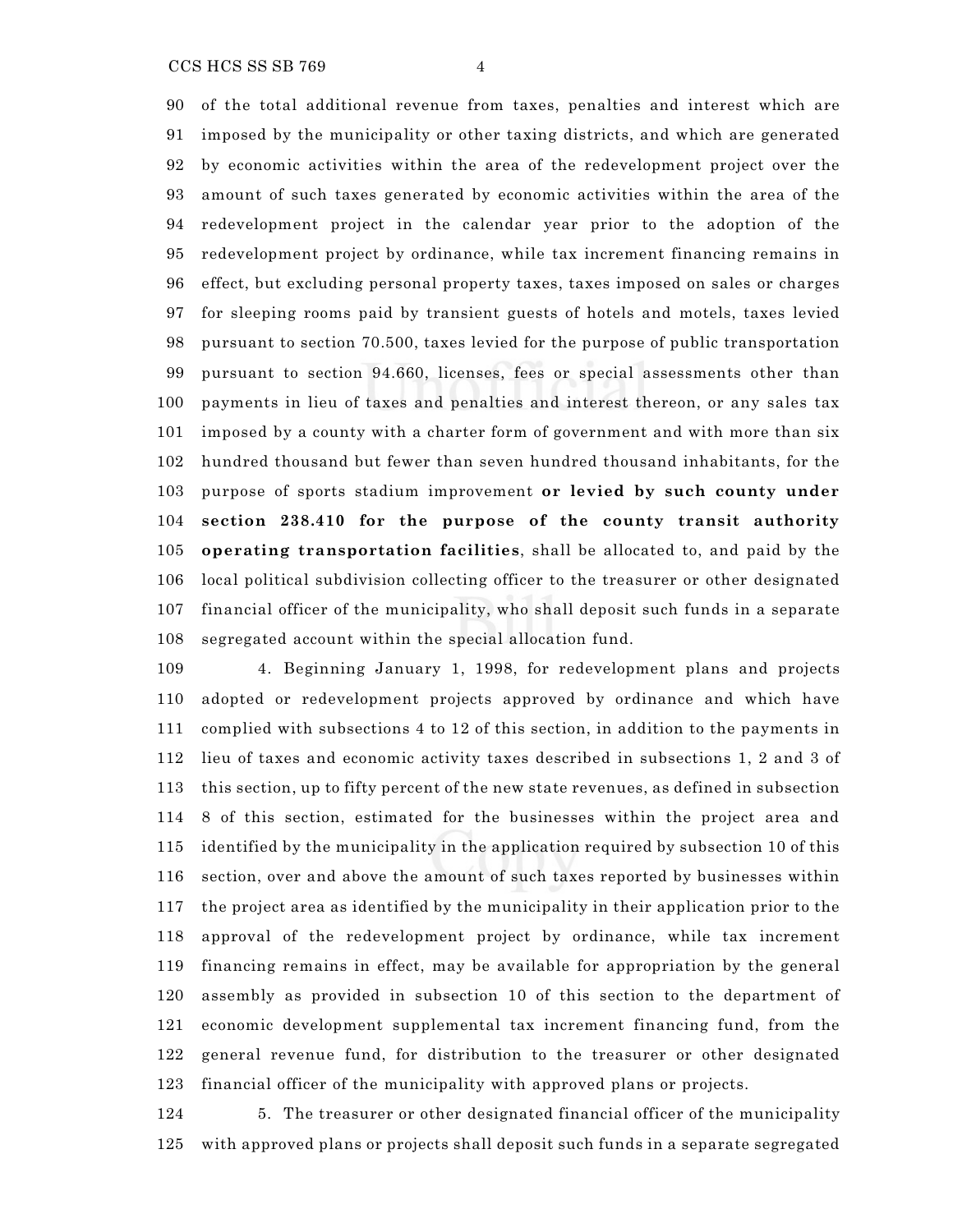account within the special allocation fund established pursuant to section 99.805.

 6. No transfer from the general revenue fund to the Missouri supplemental tax increment financing fund shall be made unless an appropriation is made from the general revenue fund for that purpose. No municipality shall commit any state revenues prior to an appropriation being made for that project. For all redevelopment plans or projects adopted or approved after December 23, 1997, appropriations from the new state revenues shall not be distributed from the Missouri supplemental tax increment financing fund into the special allocation fund unless the municipality's redevelopment plan ensures that one hundred percent of payments in lieu of taxes and fifty percent of economic activity taxes generated by the project shall be used for eligible redevelopment project costs while tax increment financing remains in effect. This account shall be separate from the account into which payments in lieu of taxes are deposited, and separate from the account into which economic activity taxes are deposited.

 7. In order for the redevelopment plan or project to be eligible to receive the revenue described in subsection 4 of this section, the municipality shall comply with the requirements of subsection 10 of this section prior to the time the project or plan is adopted or approved by ordinance. The director of the department of economic development and the commissioner of the office of administration may waive the requirement that the municipality's application be submitted prior to the redevelopment plan's or project's adoption or the redevelopment plan's or project's approval by ordinance.

8. For purposes of this section, "new state revenues" means:

 (1) The incremental increase in the general revenue portion of state sales tax revenues received pursuant to section 144.020, excluding sales taxes that are constitutionally dedicated, taxes deposited to the school district trust fund in accordance with section 144.701, sales and use taxes on motor vehicles, trailers, boats and outboard motors and future sales taxes earmarked by law. In no event shall the incremental increase include any amounts attributable to retail sales unless the municipality or authority has proven to the Missouri development finance board and the department of economic development and such entities have made a finding that the sales tax increment attributable to retail sales is from new sources which did not exist in the state during the baseline year. The incremental increase in the general revenue portion of state sales tax revenues for an existing or relocated facility shall be the amount that current state sales tax revenue exceeds the state sales tax revenue in the base year as stated in the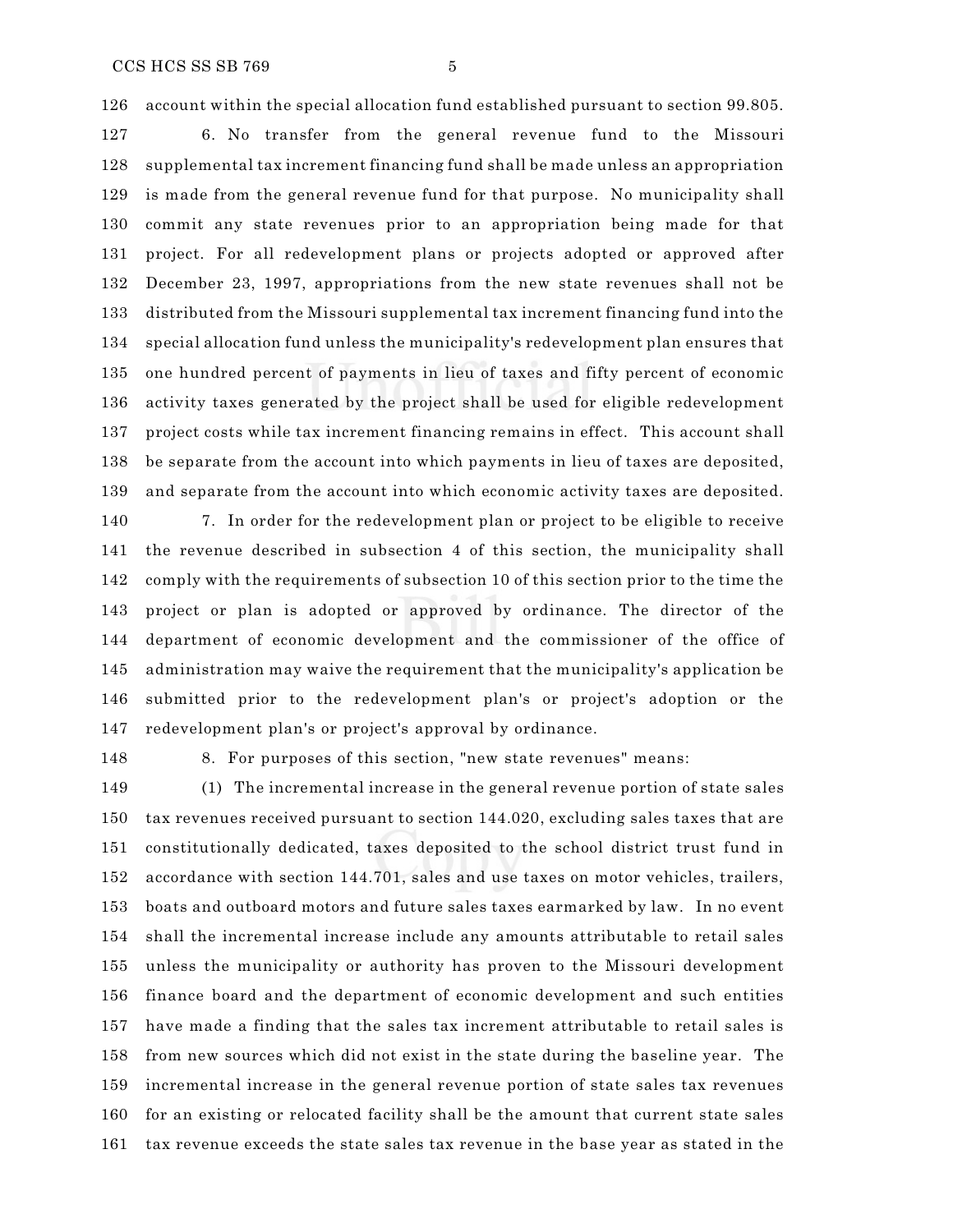redevelopment plan as provided in subsection 10 of this section; or

 (2) The state income tax withheld on behalf of new employees by the employer pursuant to section 143.221 at the business located within the project as identified by the municipality. The state income tax withholding allowed by this section shall be the municipality's estimate of the amount of state income tax withheld by the employer within the redevelopment area for new employees who fill new jobs directly created by the tax increment financing project.

 9. Subsection 4 of this section shall apply only to blighted areas located in enterprise zones, pursuant to sections 135.200 to 135.256, blighted areas located in federal empowerment zones, or to blighted areas located in central business districts or urban core areas of cities which districts or urban core areas at the time of approval of the project by ordinance, provided that the enterprise zones, federal empowerment zones or blighted areas contained one or more buildings at least fifty years old; and

 (1) Suffered from generally declining population or property taxes over the twenty-year period immediately preceding the area's designation as a project area by ordinance; or

 (2) Was a historic hotel located in a county of the first classification without a charter form of government with a population according to the most recent federal decennial census in excess of one hundred fifty thousand and containing a portion of a city with a population according to the most recent federal decennial census in excess of three hundred fifty thousand.

 10. The initial appropriation of up to fifty percent of the new state revenues authorized pursuant to subsections 4 and 5 of this section shall not be made to or distributed by the department of economic development to a municipality until all of the following conditions have been satisfied:

 (1) The director of the department of economic development or his or her designee and the commissioner of the office of administration or his or her designee have approved a tax increment financing application made by the municipality for the appropriation of the new state revenues. The municipality shall include in the application the following items in addition to the items in section 99.810:

 (a) The tax increment financing district or redevelopment area, including the businesses identified within the redevelopment area;

 (b) The base year of state sales tax revenues or the base year of state income tax withheld on behalf of existing employees, reported by existing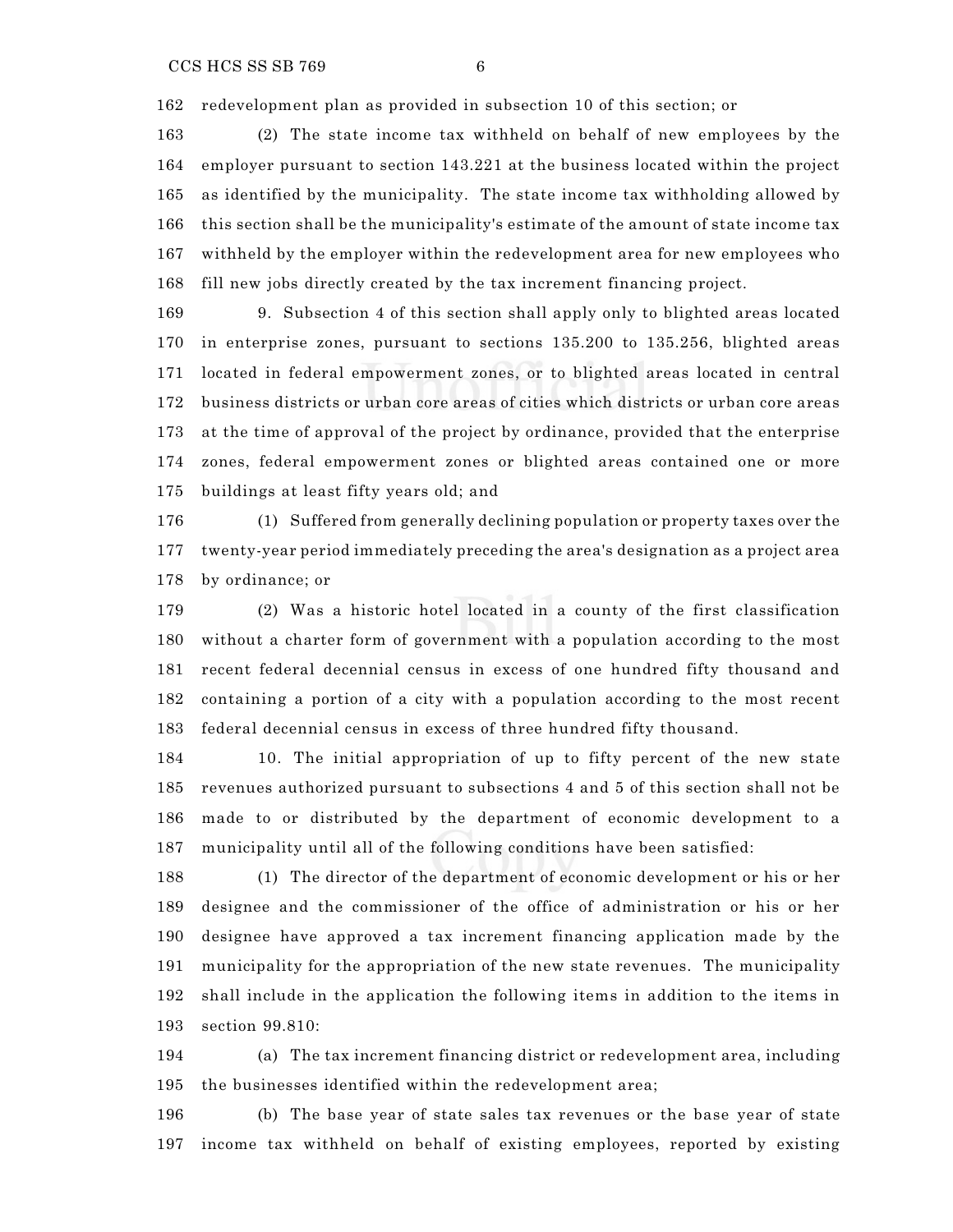businesses within the project area prior to approval of the redevelopment project;

 (c) The estimate of the incremental increase in the general revenue portion of state sales tax revenue or the estimate for the state income tax withheld by the employer on behalf of new employees expected to fill new jobs created within the redevelopment area after redevelopment;

 (d) The official statement of any bond issue pursuant to this subsection after December 23, 1997;

 (e) An affidavit that is signed by the developer or developers attesting that the provisions of subdivision (1) of **subsection 1 of** section 99.810 have been met and specifying that the redevelopment area would not be reasonably anticipated to be developed without the appropriation of the new state revenues;

 (f) The cost-benefit analysis required by section 99.810 includes a study of the fiscal impact on the state of Missouri; and

 (g) The statement of election between the use of the incremental increase of the general revenue portion of the state sales tax revenues or the state income tax withheld by employers on behalf of new employees who fill new jobs created in the redevelopment area;

 (h) The name, street and mailing address, and phone number of the mayor or chief executive officer of the municipality;

(i) The street address of the development site;

 (j) The three-digit North American Industry Classification System number or numbers characterizing the development project;

(k) The estimated development project costs;

(l) The anticipated sources of funds to pay such development project costs;

 (m) Evidence of the commitments to finance such development project costs;

 (n) The anticipated type and term of the sources of funds to pay such development project costs;

(o) The anticipated type and terms of the obligations to be issued;

 (p) The most recent equalized assessed valuation of the property within the development project area;

 (q) An estimate as to the equalized assessed valuation after the development project area is developed in accordance with a development plan;

(r) The general land uses to apply in the development area;

 (s) The total number of individuals employed in the development area, broken down by full-time, part-time, and temporary positions;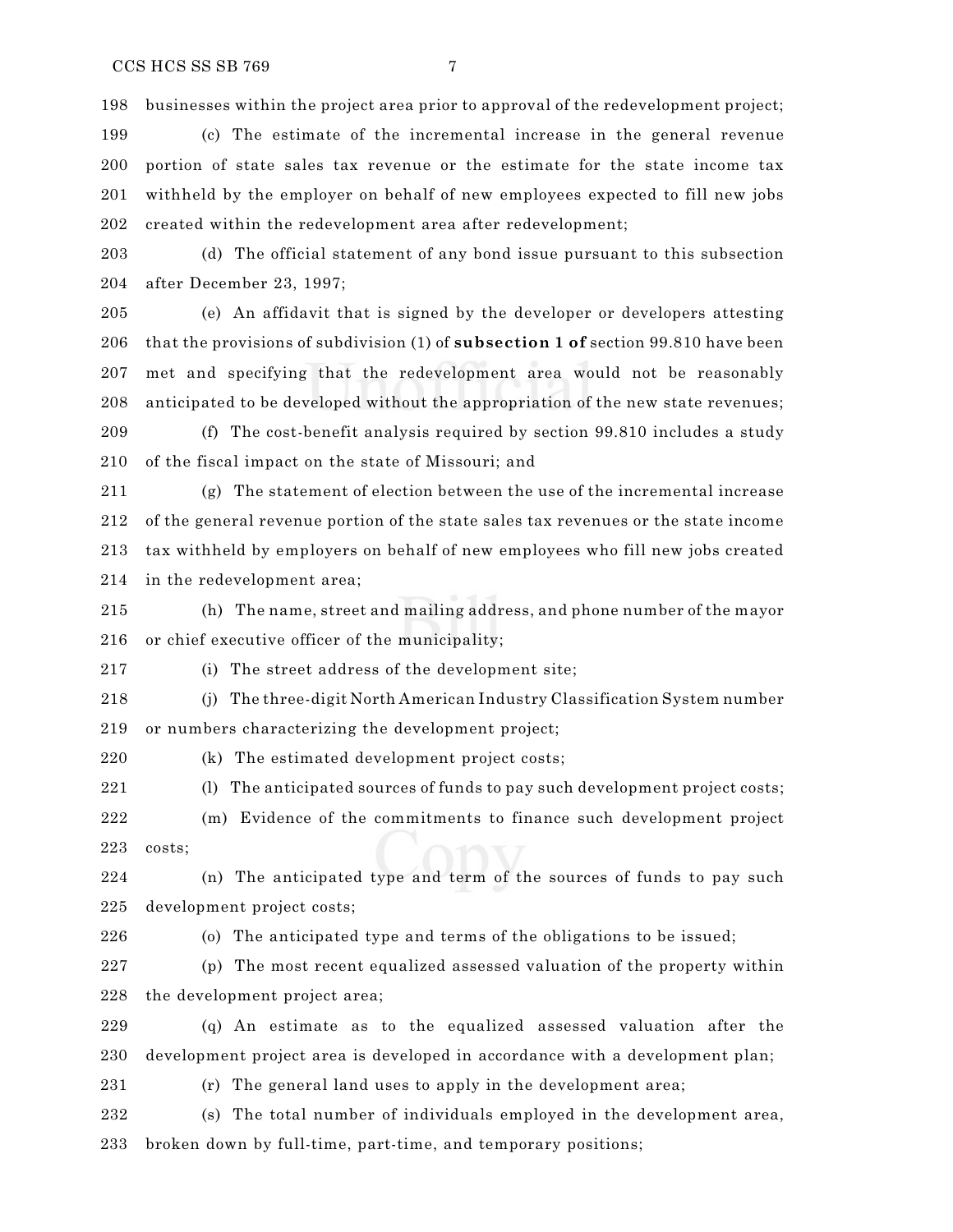(t) The total number of full-time equivalent positions in the development area;

 (u) The current gross wages, state income tax withholdings, and federal income tax withholdings for individuals employed in the development area;

 (v) The total number of individuals employed in this state by the corporate parent of any business benefitting from public expenditures in the development area, and all subsidiaries thereof, as of December thirty-first of the prior fiscal year, broken down by full-time, part-time, and temporary positions; (w) The number of new jobs to be created by any business benefitting from public expenditures in the development area, broken down by full-time, part-time, and temporary positions;

 (x) The average hourly wage to be paid to all current and new employees at the project site, broken down by full-time, part-time, and temporary positions; (y) For project sites located in a metropolitan statistical area, as defined by the federal Office of Management and Budget, the average hourly wage paid to nonmanagerial employees in this state for the industries involved at the project, as established by the United States Bureau of Labor Statistics;

 (z) For project sites located outside of metropolitan statistical areas, the average weekly wage paid to nonmanagerial employees in the county for industries involved at the project, as established by the United States Department of Commerce;

 (aa) A list of other community and economic benefits to result from the project;

 (bb) A list of all development subsidies that any business benefitting from public expenditures in the development area has previously received for the project, and the name of any other granting body from which such subsidies are sought;

 (cc) A list of all other public investments made or to be made by this state or units of local government to support infrastructure or other needs generated by the project for which the funding pursuant to this section is being sought;

 (dd) A statement as to whether the development project may reduce employment at any other site, within or without the state, resulting from automation, merger, acquisition, corporate restructuring, relocation, or other business activity;

 (ee) A statement as to whether or not the project involves the relocation of work from another address and if so, the number of jobs to be relocated and the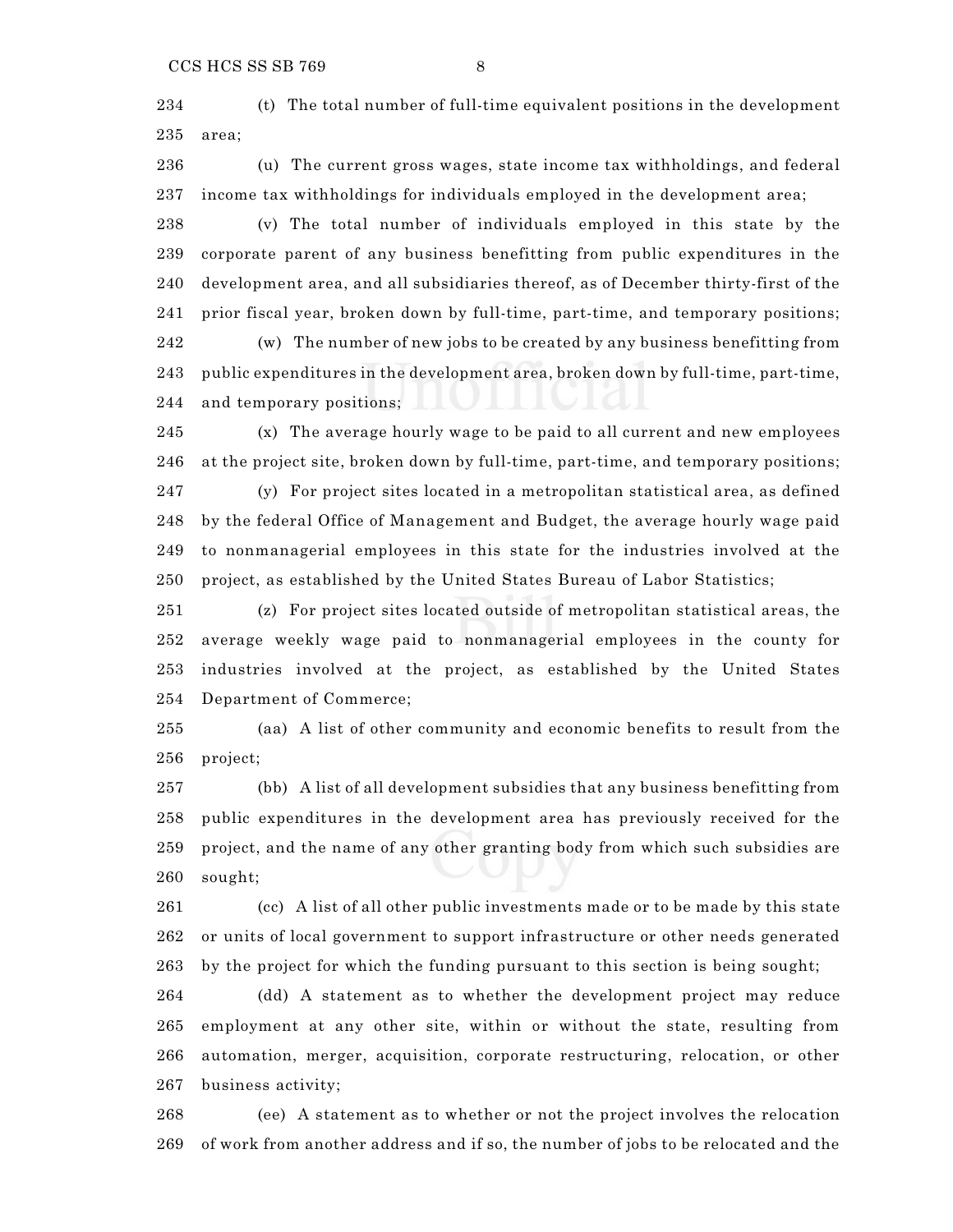address from which they are to be relocated;

 (ff) A list of competing businesses in the county containing the development area and in each contiguous county;

(gg) A market study for the development area;

 (hh) A certification by the chief officer of the applicant as to the accuracy of the development plan;

 (2) The methodologies used in the application for determining the base year and determining the estimate of the incremental increase in the general revenue portion of the state sales tax revenues or the state income tax withheld by employers on behalf of new employees who fill new jobs created in the redevelopment area shall be approved by the director of the department of economic development or his or her designee and the commissioner of the office of administration or his or her designee. Upon approval of the application, the director of the department of economic development or his or her designee and the commissioner of the office of administration or his or her designee shall issue a certificate of approval. The department of economic development may request the appropriation following application approval;

 (3) The appropriation shall be either a portion of the estimate of the incremental increase in the general revenue portion of state sales tax revenues in the redevelopment area or a portion of the estimate of the state income tax withheld by the employer on behalf of new employees who fill new jobs created in the redevelopment area as indicated in the municipality's application, approved by the director of the department of economic development or his or her designee and the commissioner of the office of administration or his or her designee. At no time shall the annual amount of the new state revenues approved for disbursements from the Missouri supplemental tax increment financing fund exceed thirty-two million dollars;

 (4) Redevelopment plans and projects receiving new state revenues shall have a duration of up to fifteen years, unless prior approval for a longer term is given by the director of the department of economic development or his or her designee and the commissioner of the office of administration or his or her designee; except that, in no case shall the duration exceed twenty-three years.

 11. In addition to the areas authorized in subsection 9 of this section, the funding authorized pursuant to subsection 4 of this section shall also be available in a federally approved levee district, where construction of a levee begins after December 23, 1997, and which is contained within a county of the first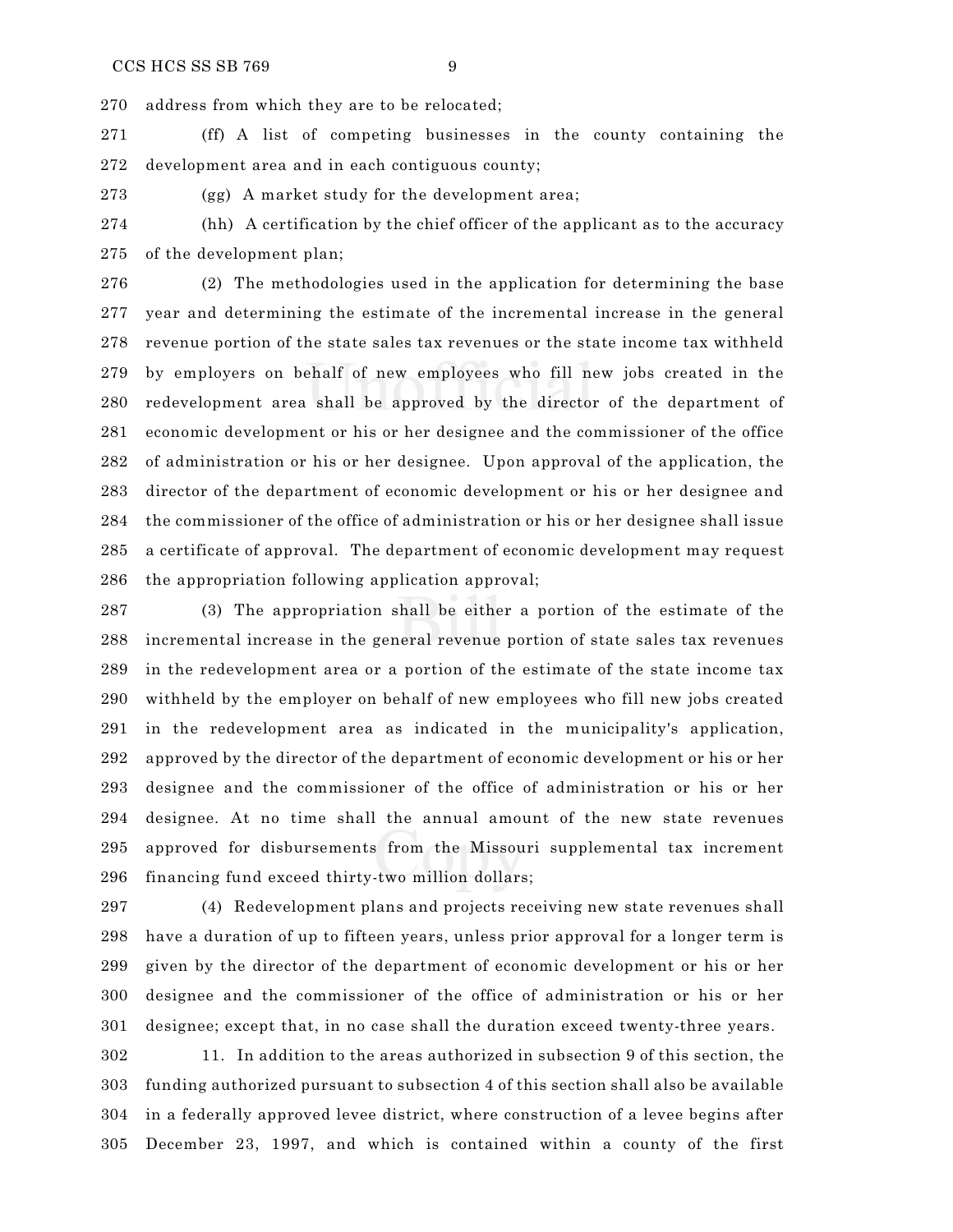classification without a charter form of government with a population between fifty thousand and one hundred thousand inhabitants which contains all or part of a city with a population in excess of four hundred thousand or more inhabitants.

 12. There is hereby established within the state treasury a special fund to be known as the "Missouri Supplemental Tax Increment Financing Fund", to be administered by the department of economic development. The department shall annually distribute from the Missouri supplemental tax increment financing fund the amount of the new state revenues as appropriated as provided in the provisions of subsections 4 and 5 of this section if and only if the conditions of subsection 10 of this section are met. The fund shall also consist of any gifts, contributions, grants or bequests received from federal, private or other sources. Moneys in the Missouri supplemental tax increment financing fund shall be disbursed per project pursuant to state appropriations.

 13. Redevelopment project costs may include, at the prerogative of the state, the portion of salaries and expenses of the department of economic development and the department of revenue reasonably allocable to each redevelopment project approved for disbursements from the Missouri supplemental tax increment financing fund for the ongoing administrative functions associated with such redevelopment project. Such amounts shall be recovered from new state revenues deposited into the Missouri supplemental tax increment financing fund created under this section.

 14. For redevelopment plans or projects approved by ordinance that result in net new jobs from the relocation of a national headquarters from another state to the area of the redevelopment project, the economic activity taxes and new state tax revenues shall not be based on a calculation of the incremental increase in taxes as compared to the base year or prior calendar year for such redevelopment project, rather the incremental increase shall be the amount of total taxes generated from the net new jobs brought in by the national headquarters from another state. In no event shall this subsection be construed to allow a redevelopment project to receive an appropriation in excess of up to fifty percent of the new state revenues.

135.215. 1. Improvements made to "real property" as such term is defined in section 137.010, which are made in an enterprise zone subsequent to the date such zone or expansion thereto was designated, may upon approval of an authorizing resolution by the governing authority having jurisdiction of the area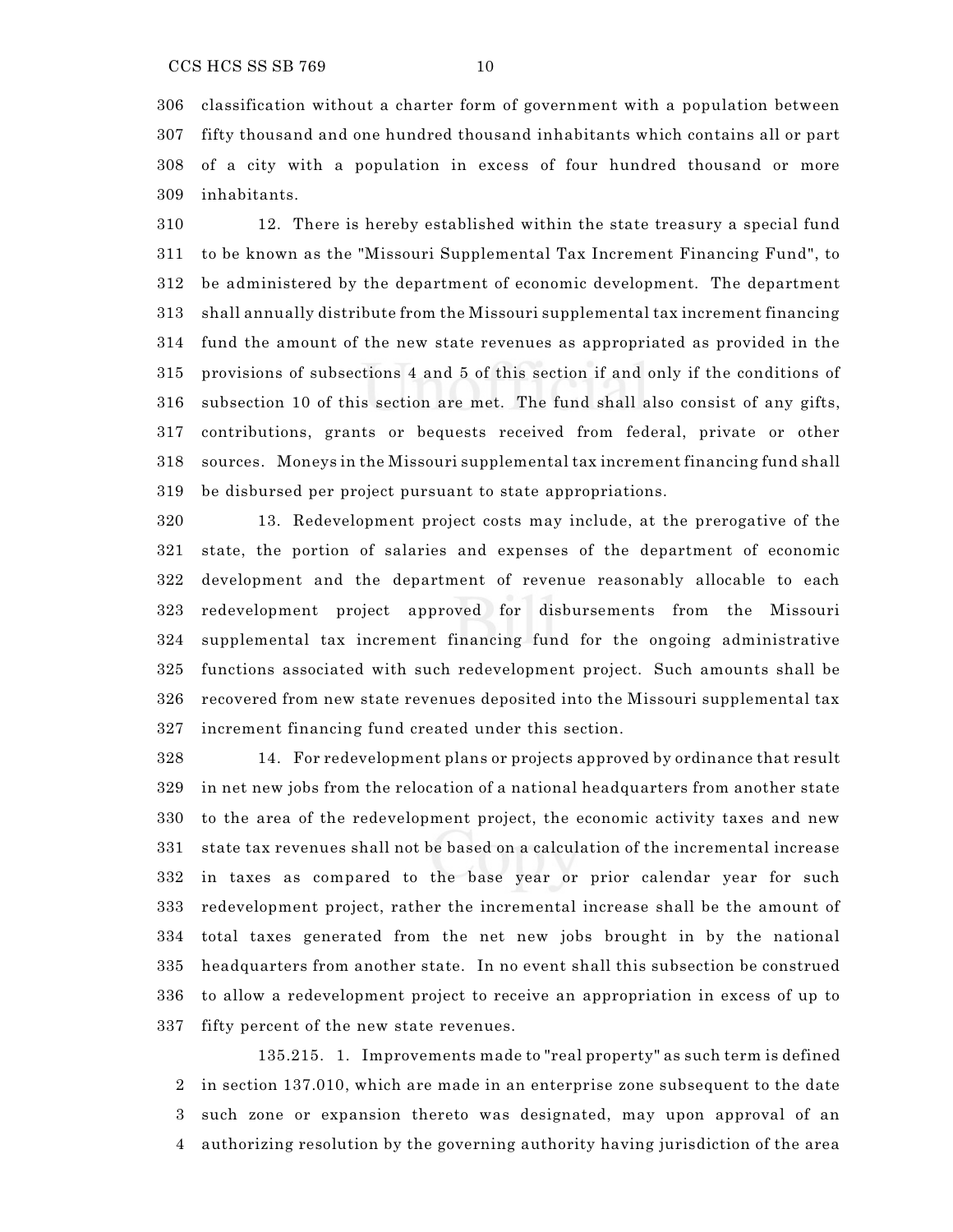in which the improvements are made, be exempt, in whole or in part, from assessment and payment of ad valorem taxes of one or more affected political subdivisions, provided that, except as to the exemption allowed under subsection 3 of this section, at least fifty new jobs that provide an average of at least thirty-five hours of employment per week per job are created and maintained at the new or expanded facility. Such authorizing resolution shall specify the percent of the exemption to be granted, the duration of the exemption to be granted, and the political subdivisions to which such exemption is to apply and any other terms, conditions or stipulations otherwise required. A copy of the resolution shall be provided the director within thirty calendar days following adoption of the resolution by the governing authority.

 2. No exemption shall be granted until the governing authority holds a public hearing for the purpose of obtaining the opinions and suggestions of residents of political subdivisions to be affected by the exemption from property taxes. The governing authority shall send, by certified mail, a notice of such hearing to each political subdivision in the area to be affected and shall publish notice of such hearing in a newspaper of general circulation in the area to be affected by the exemption at least twenty days prior to the hearing but not more than thirty days prior to the hearing. Such notice shall state the time, location, date and purpose of the hearing.

 3. Notwithstanding subsection 1 of this section, at least one-half of the ad valorem taxes otherwise imposed on subsequent improvements to real property located in an enterprise zone shall become and remain exempt from assessment and payment of ad valorem taxes of any political subdivision of this state or municipality thereof**, if said political subdivision or municipality levies ad valorem taxes,** for a period of not less than ten years following the date such improvements were assessed, provided the improved properties are used for assembling, fabricating, processing, manufacturing, mining, warehousing or distributing properties.

 4. No exemption shall be granted for a period more than twenty-five years following the date on which the original enterprise zone was designated by the department except for any enterprise zone within any home rule city with more than one hundred fifty-one thousand five hundred but less than one hundred fifty-one thousand six hundred inhabitants provided in any instance the exemption shall not be granted for a period longer than twenty-five years from the date on which the exemption was granted.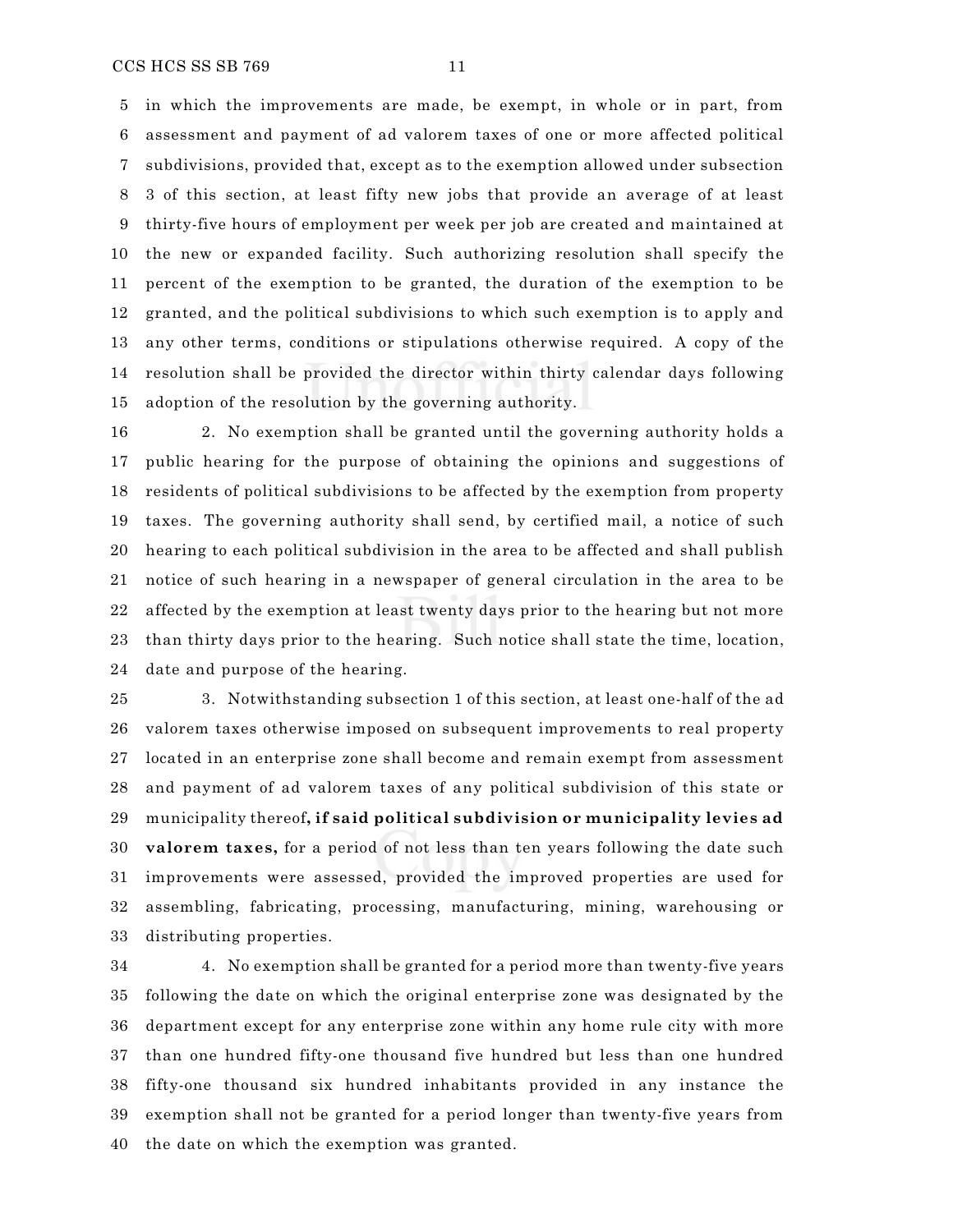5. The provisions of subsection 1 of this section shall not apply to improvements made to real property which have been started prior to August 28, 1991.

 6. The mandatory abatement referred to in this section shall not relieve the assessor or other responsible official from ascertaining the amount of the equalized assessed value of all taxable property annually as required by section 99.855 and shall not have the effect of reducing the payments in lieu of taxes referred to in subdivision (2) of section 99.845 unless such reduction is set forth in the plan approved by the governing body of the municipality pursuant to subdivision (1) of section 99.820.

 7. Effective August 28, 2004, any abatement or exemption provided for in this section on an individual parcel of real property shall cease after a period of thirty days of business closure, work stoppage, major reduction in force, or a significant change in the type of business conducted at that location. For the purposes of this subsection, "work stoppage" shall not include strike or lockout or time necessary to retool a plant, and "major reduction in force" is defined as a seventy-five percent or greater reduction.

Any owner or new owner may reapply, but cannot receive the abatement or

 exemption for any period of time beyond the original life of the enterprise zone. 135.963. 1. Improvements made to real property as such term is defined in section 137.010 which are made in an enhanced enterprise zone subsequent to the date such zone or expansion thereto was designated, may, upon approval of an authorizing resolution or ordinance by the governing authority having jurisdiction of the area in which the improvements are made, be exempt, in whole or in part, from assessment and payment of ad valorem taxes of one or more affected political subdivisions. Improvements made to real property, as such term is defined in section 137.010, which are locally assessed and in a renewable energy generation zone designated as an enhanced enterprise zone, subsequent to the date such enhanced enterprise zone or expansion thereto was designated, may, upon approval of an authorizing resolution or ordinance by the governing authority having jurisdiction of the area in which the improvements are made, be exempt, in whole or in part, from assessment and payment of ad valorem taxes of one or more affected political subdivisions. In addition to enhanced business enterprises, a speculative industrial or warehouse building constructed by a public entity or a private entity if the land is leased by a public entity may be subject to such exemption.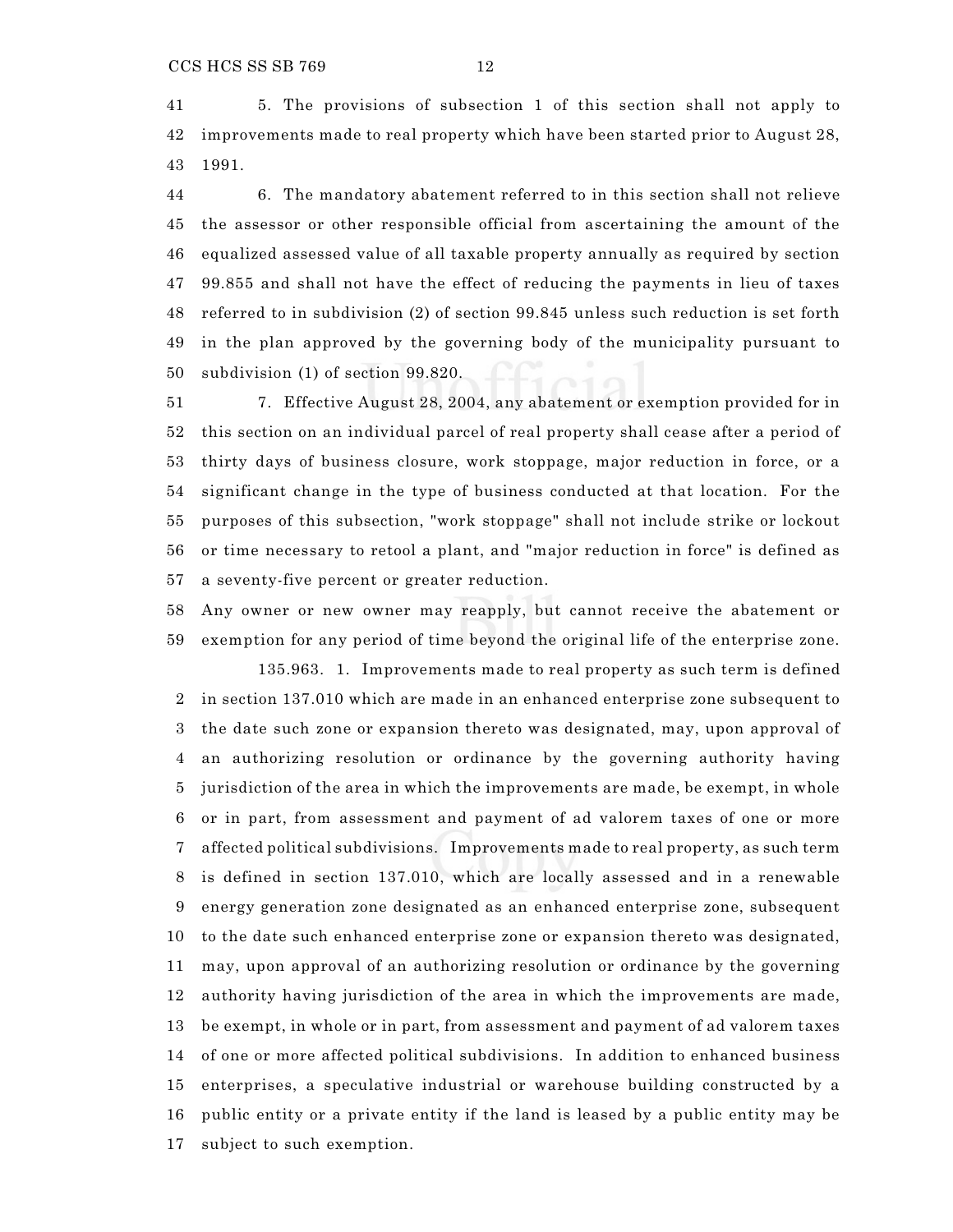2. Such authorizing resolution shall specify the percent of the exemption to be granted, the duration of the exemption to be granted, and the political subdivisions to which such exemption is to apply and any other terms, conditions, or stipulations otherwise required. A copy of the resolution shall be provided to the director within thirty calendar days following adoption of the resolution by the governing authority.

 3. No exemption shall be granted until the governing authority holds a public hearing for the purpose of obtaining the opinions and suggestions of residents of political subdivisions to be affected by the exemption from property taxes. The governing authority shall send, by certified mail, a notice of such hearing to each political subdivision in the area to be affected and shall publish notice of such hearing in a newspaper of general circulation in the area to be affected by the exemption at least twenty days prior to the hearing but not more than thirty days prior to the hearing. Such notice shall state the time, location, date, and purpose of the hearing.

 4. Notwithstanding subsection 1 of this section, at least one-half of the ad valorem taxes otherwise imposed on subsequent improvements to real property located in an enhanced enterprise zone of enhanced business enterprises or speculative industrial or warehouse buildings as indicated in subsection 1 of this section shall become and remain exempt from assessment and payment of ad valorem taxes of any political subdivision of this state or municipality thereof**, if said political subdivision or municipality levies ad valorem taxes,** for a period of not less than ten years following the date such improvements were assessed, provided the improved properties are used for enhanced business enterprises. The exemption for speculative buildings is subject to the approval of the governing authority for a period not to exceed two years if the building is owned by a private entity and five years if the building is owned or ground leased by a public entity. This shall not preclude the building receiving an exemption for the remaining time period established by the governing authority if it was occupied by an enhanced business enterprise. The two- and five-year time periods indicated for speculative buildings shall not be an addition to the local abatement time period for such facility.

 5. No exemption shall be granted for a period more than twenty-five years following the date on which the original enhanced enterprise zone was designated by the department.

6. The provisions of subsection 1 of this section shall not apply to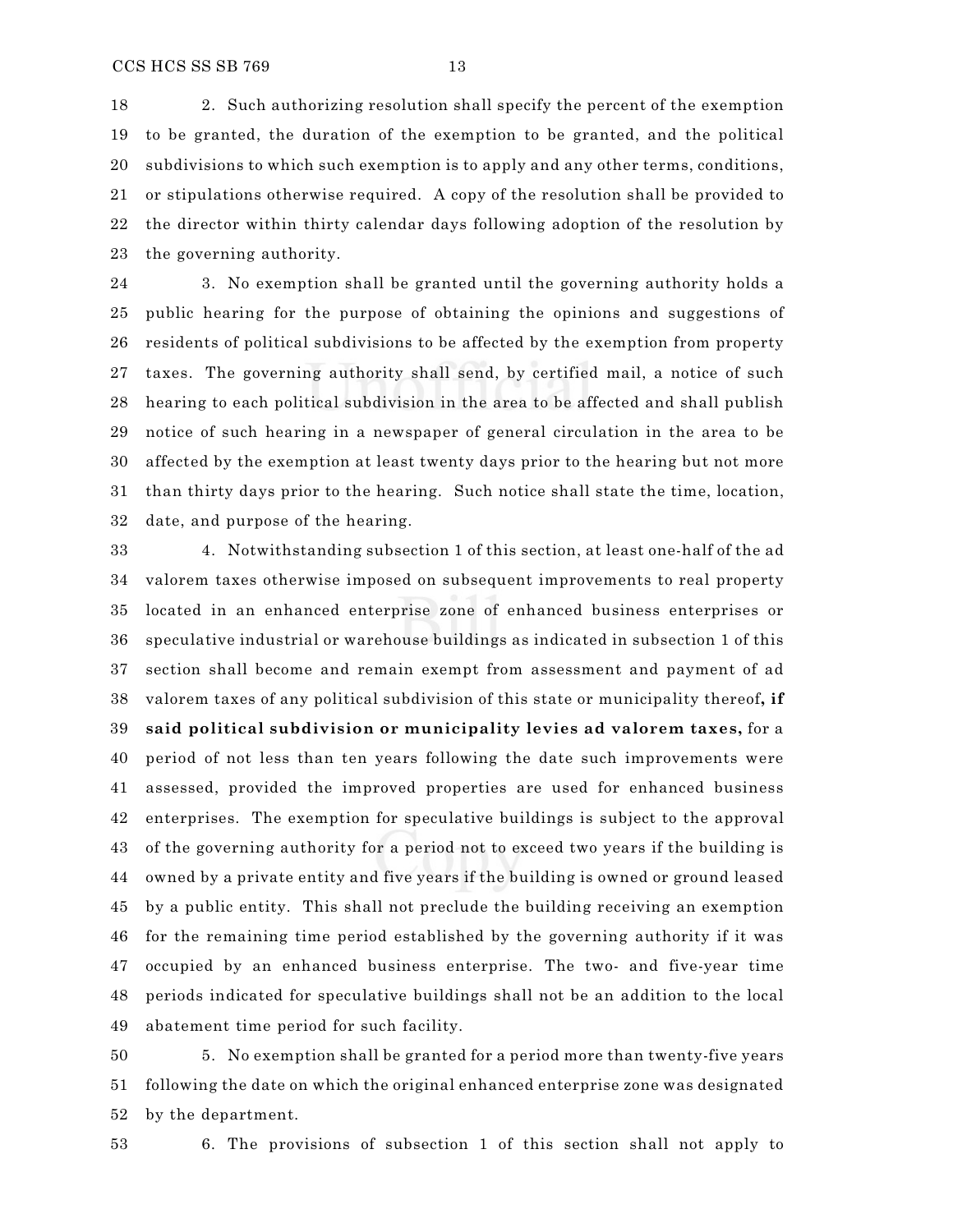7. The abatement referred to in this section shall not relieve the assessor or other responsible official from ascertaining the amount of the equalized assessed value of all taxable property annually as required by section 99.855, 99.957, or 99.1042 and shall not have the effect of reducing the payments in lieu of taxes referred to in subdivision (2) of subsection 1 of section 99.845, subdivision (2) of subsection 3 of section 99.957, or subdivision (2) of subsection 3 of section 99.1042 unless such reduction is set forth in the plan approved by the governing body of the municipality pursuant to subdivision (1) of subsection 1 of section 99.820, section 99.942, or section 99.1027.

**321.228. 1. As used in this section, the following terms shall mean:**

 **(1) "Residential construction", new construction and erection of detached single-family or two-family dwellings or the development of land to be used for detached single-family or two-family dwellings;**

 **(2) "Residential construction regulatory system", any bylaw, ordinance, order, rule, or regulation adopted, implemented, or enforced by any city, town, village, or county that pertains to residential construction, to any permitting system, or program relating to residential construction, including but not limited to the use or occupancy by the initial occupant thereof, or to any system or program for the inspection of residential construction. Residential construction regulatory system also includes the whole or any part of a nationally recognized mode code, with or without amendments specific to such city, town, village, or county.**

 **2. Notwithstanding the provisions of any other law to the contrary, if a city, town, village, or county adopts or has adopted, implements, and enforces a residential construction regulatory system applicable to residential construction within its jurisdiction, any fire protection districts wholly or partly located within such city, town, village, or county shall be without power, authority, or privilege to enforce or implement a residential construction regulatory system purporting to be applicable to any residential construction within such city, town, village, or county. Any such residential construction regulatory system adopted by a fire protection district or its board shall be treated as advisory only and shall not be enforced by such fire protection district or its board.**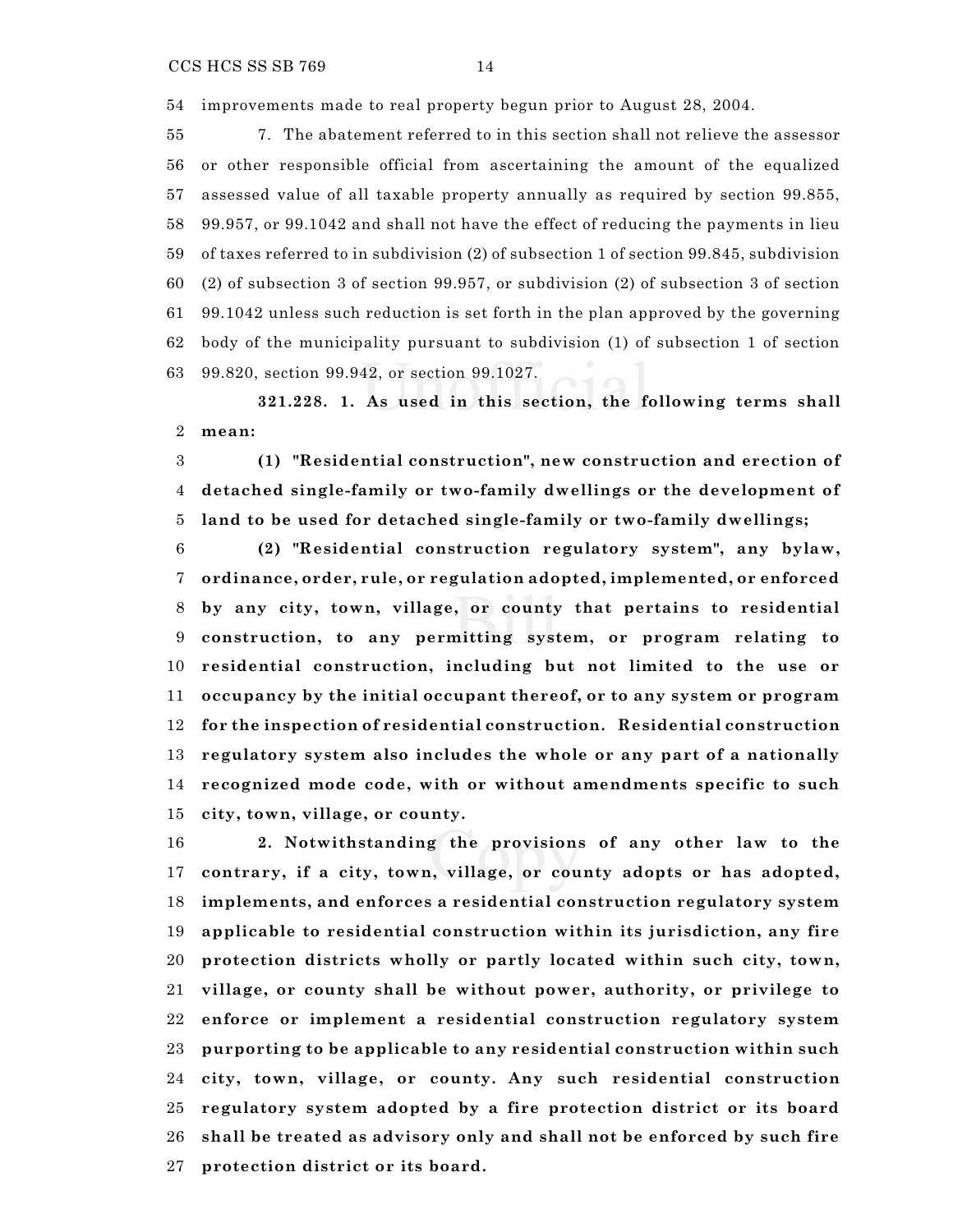**3. Notwithstanding the provisions of any other law to the contrary, fire protection districts:**

 **(1) Shall have final regulatory authority regarding the location and specifications of fire hydrants, fire hydrant flow rates, and fire lanes, all as it relates to residential construction. Nothing in this subdivision shall be construed to require the political subdivision supplying water to incur any costs to modify its water supply infrastructure; and**

 **(2) May inspect the alteration, enlargement, replacement or repair of a detached single-family or two-family dwelling; and**

 **(3) Shall not collect a fee for the services described in subdivisions (1) and (2) of this subsection.**

**701.550. 1. As used in this section the following terms mean:**

 **(1) "Anemometer", an instrument for measuring and recording the speed of the wind;**

 **(2) "Anemometer tower", a structure, including all guy wires and accessory facilities, that has been constructed solely for the purpose of mounting an anemometer to document whether a site has wind resources sufficient for the operation of a wind turbine generator;**

 **(3) "Area surrounding the anchor point", an area not less than sixty-four square feet whose outer boundary is at least four feet from the anchor point.**

 **2. Any anemometer tower that is fifty feet in height above the ground or higher that is located outside the exterior boundaries of any municipality, and whose appearance is not otherwise mandated by state or federal law, shall be marked, painted, flagged, or otherwise constructed to be recognizable in clear air during daylight hours. Any anemometer tower that was erected before August 28, 2012, shall be marked as required in this section by January 1, 2014. Any anemometer tower that is erected on or after August 28, 2012, shall be marked as required in this section at the time it is erected. Marking required under this section includes marking the anemometer tower, guy wires, and accessory facilities as follows:**

 **(1) The top one-third of the anemometer tower shall be painted in equal, alternating bands of aviation orange and white, beginning with orange at the top of the tower and ending with orange at the bottom of the marked portion of the tower;**